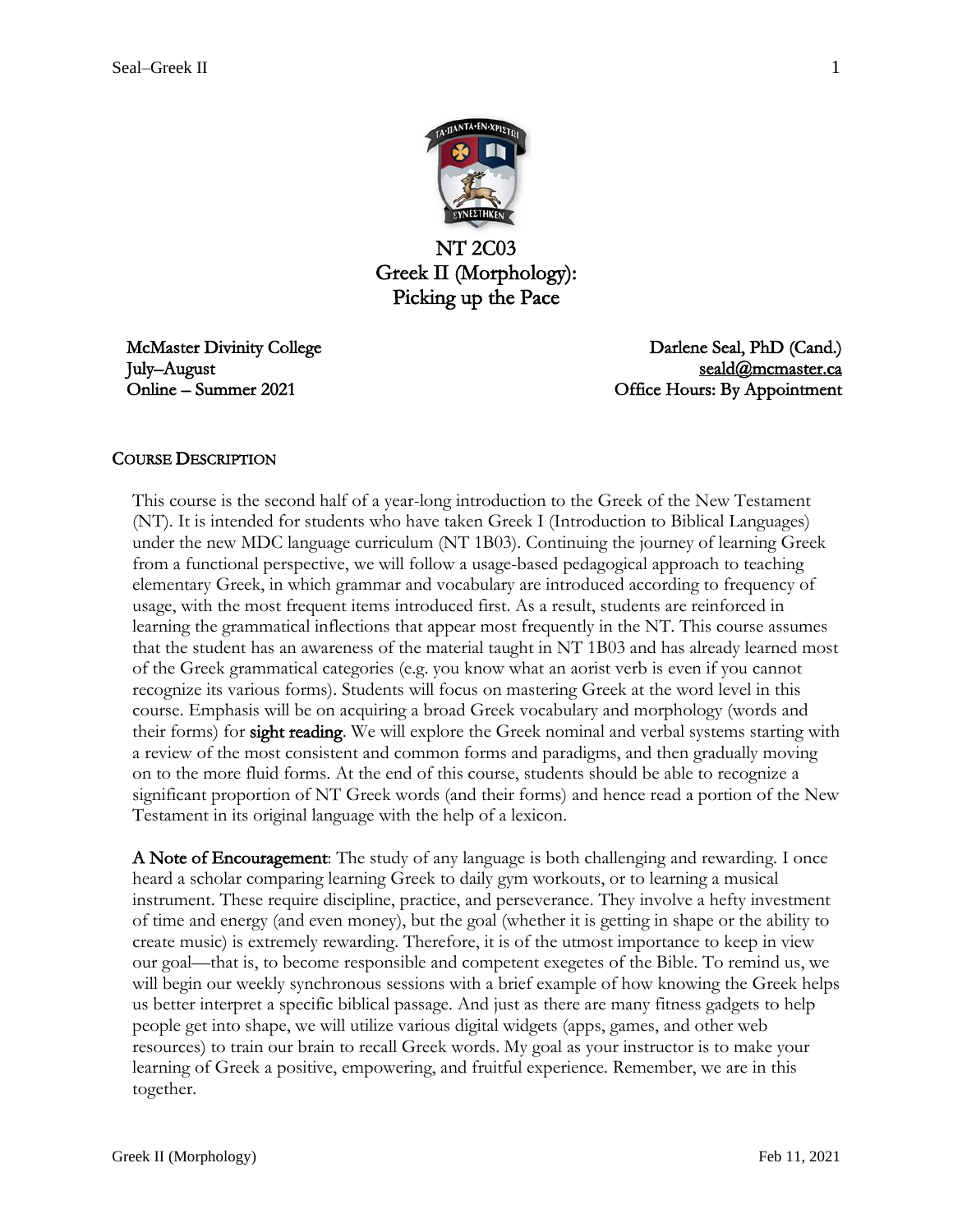## COURSE OBJECTIVES



- To become familiar with the basic morphology and vocabulary of the Greek New Testament (GNT);
- To know how to translate simple Greek sentences into contemporary English;
- To know the basic concepts needed for study of the GNT and exegetical methods that aid in the interpretation of individual passages.

# Being:

- To appreciate the value of being able to exegete the text in its original language for use in ministry;
- To find pleasure in working with Greek in biblical studies;
- To allow the GNT to motivate, form, and transform faith and a Christian way of life.
- To build and appreciate a learning community characterized by camaraderie, diversity of learning styles, and mutual encouragement.

# $\bigotimes$  Doing:

- To demonstrate proficiency in incrementally building one's knowledge of biblical Greek so that it becomes an effective and lasting tool for Christian ministry;
- To be able to read the Greek New Testament with the aid of a lexicon, recognizing all major syntax and vocabulary.

## TEXTBOOK AND MATERIALS

Students are required to possess the following:

- 1. Porter, Stanley E., Jeffrey T. Reed, and Matthew Brook O'Donnell. Fundamentals of New Testament Greek. Grand Rapids: Eerdmans, 2010. (NB: We will cover most of this material, but we will not be working through the book or the accompanying workbook. You will be using it as a reference tool.)
- 2. A standard edition of the Greek New Testament, such as the Nestle-Aland (26th–28th ed.), UBS (3rd–5th ed.) or Westcott-Hort.
- 3. Other material (videos, practice exercises, tutorials, presentations, handouts, etc.) will be posted on Avenue to Learn (A2L) weekly.

All required textbooks for this class are available from the College's book service, READ On Bookstore, Room 145, McMaster Divinity College. Texts may be purchased on the first day of class. For advance purchase, you may contact READ On Bookstore, 5 International Blvd, Etobicoke, Ontario M9W 6H3: phone 416.620.2934; fax 416.622.2308; email [books@readon.ca.](mailto:books@readon.ca) Other book services may also carry the texts.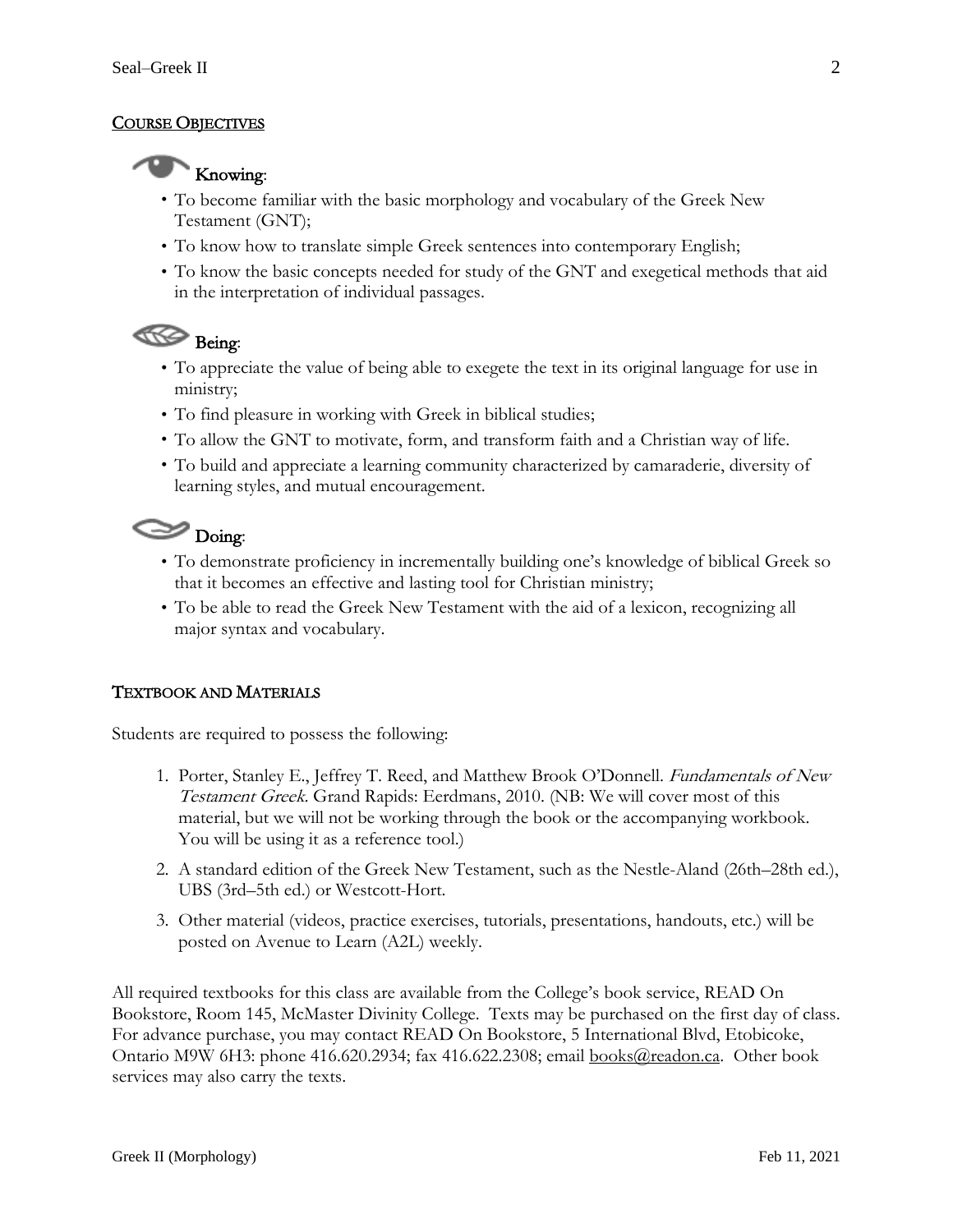#### **INTERACTION WITH THE INSTRUCTOR**

The instructor will be available via email, WebEx/Zoom, and the discussion forum on Avenue to Learn. This course is mostly asynchronous (you do things on your own time, week to week) but with one weekly synchronous session (we meet online, live). For the latter, we will set up a weekly tutorial to go over the modules and exercises together. A tutorial sign-up sheet will be posted on A2L for students to find common available time slot(s). Participation in the weekly synchronous tutorial session is not required but strongly encouraged to facilitate the development of a collaborative learning community and to ensure that all students are keeping up with the quick pace of this summer intensive course. If schedules for some reason simply cannot allow one synchronous time that works for everyone, we may record the sessions for the student(s) who wants to but cannot join the session live, but this is a last resort.

#### COURSE REQUIREMENTS

1. Learning Modules (Quizzes, Exercises, Online Activities) (4% per module = 40% total)

As language learning is cumulative, repetition and practice are essential. Students are expected to be actively participating in the online class activities. Class activities are grouped by learning modules. Each module includes video lecture(s), video tutorial(s), handouts, practice exercises, and a vocabulary and grammar quiz. Note that since there are 10 learning modules and this is an intensive course, some weeks require us to cover two modules in one week. These are noted on the course schedule. On these weeks, students will submit two sets of Practice Exercises (one for each module), but there will only be one quiz that will cover both modules (worth twice the points of a standard, one-module quiz).

Weekly Synchronous Sessions: Although NT 2C03 can function as a self-contained, totally asynchronous online course, synchronous (Webex) workshops will be available to clarify concepts, ask questions, and interact with the professor and other students. These will be arranged as convenient for the students and professor. While attendance is not required, students who attend typically do much better in the course.

**Practice exercises** are to be submitted electronically to corresponding A2L submission folders. No hard copy or scan is allowed. These exercises are given to help you master the material covered in the lesson and to prepare you for the quizzes and tests. Practice exercises will be graded with comments and returned to students. If necessary, the instructor may set up an appointment with students or post additional video tutorials to go over the pertinent material and common mistakes. The video lectures and tutorials are to be watched prior to completing the practice exercises and the quiz. Exercises and Quizzes are due Friday night at the end of the week in which we cover a given module, by 11:30pm.

The **quiz** will be on material learned previously (mostly on material to be memorized, such as endings, grammatical terms, paradigms, vocabulary, etc. and short translation questions). Towards the end of the term, students are expected to create short videos explaining the parsing of a word and collaborative translation exercises (more detail to come).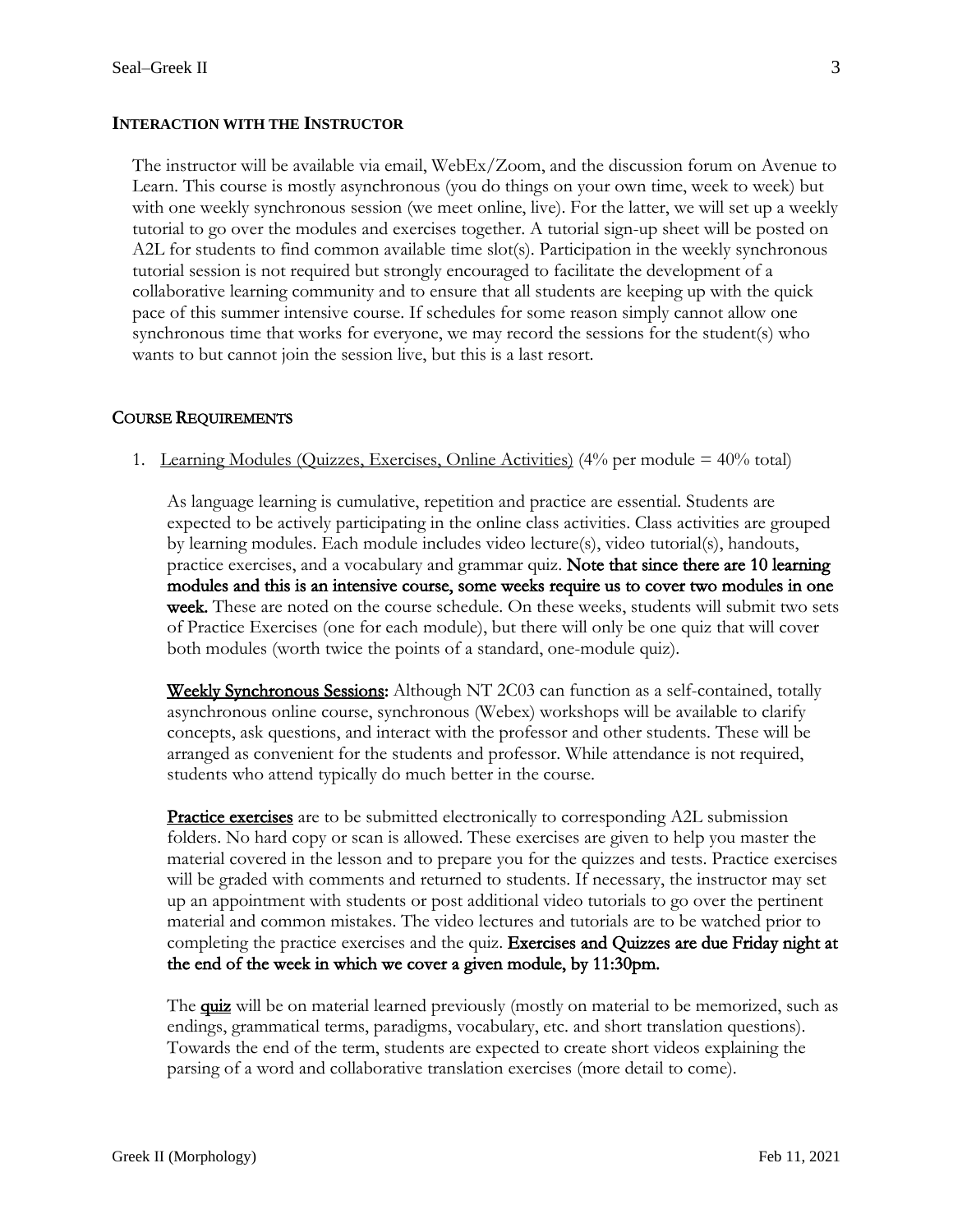| Grading Summary for Each Weekly Module: |                                 |  |  |  |
|-----------------------------------------|---------------------------------|--|--|--|
| Completion of Lectures/Tutorials        | $20\%$                          |  |  |  |
| Practice Exercise                       | 40%                             |  |  |  |
| Quiz                                    | 40%                             |  |  |  |
| Weekly or (2x/Week) Total               | $100\%$ (4% of the final grade) |  |  |  |

2. Vocabulary  $(10\%)$ 

One of the goals of this course is to help students to familiarize themselves with the basic (and most common) vocabulary of the Greek New Testament. There will be twenty new words in each module. Counting the 200 words already learned in NT 1B03, students will have been assigned roughly 400+ words by the end of the term. A three-level vocabulary quiz on A2L will help students to learn these words. All students must start at the first level, which contains the 200 words that are covered in NT 1B03. A second level quiz contains 300 words, then a third level contains 400 words. For every quiz attempt, A2L will randomly select 20% of the total number of words from the word pool (i.e. 40 words for the first level, 60 for the second, 80 for the third). There is no limit to the number of quiz attempts allowed, but there will be a time limit (20 mins). You can take the quiz at a particular level as many times as it takes for you to master the words. Only your highest attempt will be used to calculate your overall grade. To complete a level (and if applicable, to advance to the next level), your highest attempt must obtain a grade of 90% or more. Your final grade will depend on which levels you complete: you will get 5% towards your final grade for completing level one, 7.5% for completing levels one and two, and 10% for completing all three levels.

3. Long Tests  $(20\%)$ 

There will be two long tests (10% each, 1.5 hours each). These tests may include sentence translations, grammar explanations, paradigms, parsing, vocabulary, etc. The tests are cumulative. The deadline to take the first long test is Friday, July 23, the end of the Week 3, in which we finish Module 3. The first test covers Modules 1–3. The deadline for the second test is Friday, August 13, the end of the week that we cover Modules 6 and 7. Failing to take the exams before the deadline will result in a zero grade.

4. Final Examination (30%)

The final exam is three hours long. The last day to take the exam is August 31. Failing to take the exam before this date will result in a zero grade.

| Course Grading Summary: |      |
|-------------------------|------|
| Vocabulary              | 10%  |
| Learning Modules        | 40%  |
| Long Tests              | 20%  |
| Final Examination       | 30%  |
| Total                   | 100% |

#### \*Proctor for Tests and Final Exam:

Each exam will be administered to the student to complete within an allotted time. Exams will be proctored. The student must choose someone to proctor the exam, and this person must be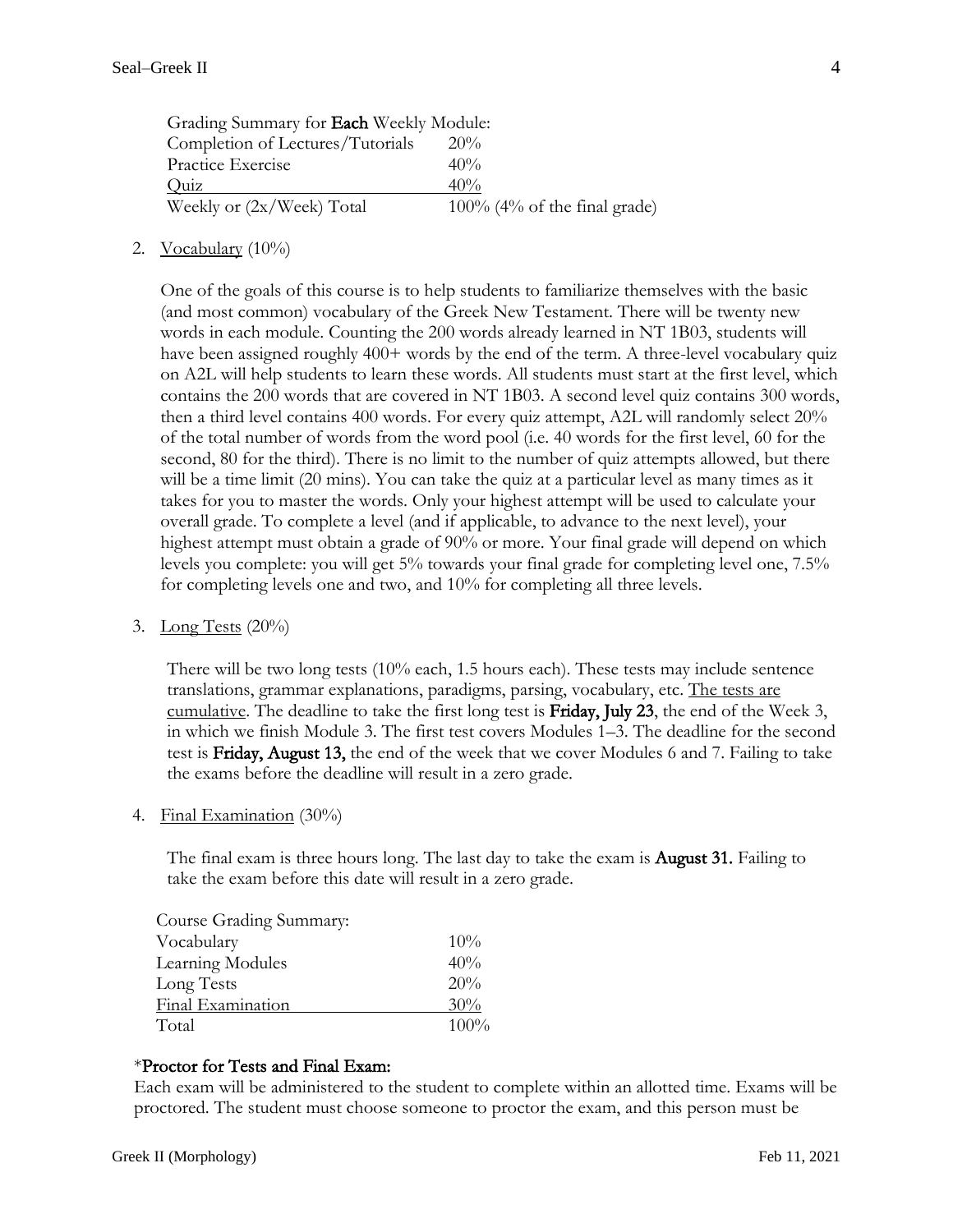approved by the instructors and Registrar of McMaster Divinity College. Examples of approved proctors are faculty or staff of any accredited seminary, university, or college, or a pastor or staff member of a local church. Alternatively, we can find one or two common timeslots for all students and the instructor will be proctoring the test/exam. A sign-up sheet will be posted 10 days before the test/exam for students to indicate their availability. If a student needs special accommodation due to unforeseeable circumstances, please email the instructor for further details on arranging the exams.

| <b>SCHEDULE</b><br>Module(s)<br>/Week          | <b>Topics</b>                                                                 | <b>Grammatical Categories</b>                                                                                                                                                    | Reference<br>Chapters                            |
|------------------------------------------------|-------------------------------------------------------------------------------|----------------------------------------------------------------------------------------------------------------------------------------------------------------------------------|--------------------------------------------------|
| $\Omega$<br>Before<br>July 5                   | (Optional):<br>Review of NT<br>1B03                                           | Auxiliary: Particles, Conjunctions, Prepositions<br>Nominal: 1 and 2 Declension Nouns, 2-1-2 Adjectives, the Article<br>Verbal: Indicative Verbs (Primary and Secondary Endings) |                                                  |
| 1<br>Week of<br>Jul 5                          | The Nominal<br>System $(I)$                                                   | <b>Contraction Rules</b><br>3rd Declension Nouns, 1/3 Adjectives, 3 Adjectives<br>Pronouns: Indefinite/Interrogative Pronouns                                                    | <b>FNTG</b><br>Chs. 1, 7                         |
| $\overline{2}$<br>Week of<br>$\mathrm{Iul}$ 12 | The Nominal<br>System (II)                                                    | Participle (Aorist, Present, Future) - Active, M/P, M;<br>Proper Nouns                                                                                                           | <b>FNTG</b><br>Chs. 10, 17                       |
| 3<br>Week of<br>Jul 19                         | The Auxiliary<br>**Long Test I<br>by Jul 23,<br>11:30pm                       | Negative Particles, Conjunctions, Adverbs,<br>Comparative and Superlative Adjectives<br>Pronouns: Relative Pronouns                                                              | <b>FNTG</b><br>Chs. 4, 5, 9, 16,<br>19           |
| $\overline{4}$<br>Week of<br>Jul 26            | The Verbal<br>System (I)                                                      | <b>Contraction Rules</b><br>Indicative Verbs Variations (Contract, Liquid, Stops)                                                                                                | <b>FNTG</b><br>Chs. 8, 16, 23                    |
| 5<br>Week of<br>Aug 2                          | The Verbal<br>System (II)                                                     | Infinitives, Aorist/Future Passive<br>Pronouns: Personal and Intensive Pronouns                                                                                                  | FNTG Chs.<br>4, 8, 11, 13, 15,<br>20, 22         |
| $6 - 7$<br>Week of<br>Aug 9                    | The Verbal<br>System (III &<br>IV)<br>**Long Test II<br>by Aug 13,<br>11:30pm | The Subjunctive Mood<br>Pronouns: Reflexive and Reciprocal Pronouns<br>The Imperative and Optative Moods                                                                         | FNTG Ch. 14,<br>23, 24, 30                       |
| 8<br>Week of<br>Aug 16                         | The Verbal<br>System (V)                                                      | Perfect and Pluperfect<br>Pronouns: Demonstrative Pronouns                                                                                                                       | <b>FNTG</b><br>Chs. 12, 25-27                    |
| $9 - 10$<br>Week of<br>Aug 23                  | The Verbal<br>System (VI) and<br>Above Word<br>Level                          | Athematic Verbs (µt verbs)<br>Periphrastic/Catenative Construction,<br>Clause Types, Conditional Statements, Genitive Absolute                                                   | <b>FNTG</b><br>Chs. 10, 14, 18,<br>$21, 28 - 30$ |
| Week of<br>Aug $30$                            | **Final Exam by<br>Tues, Aug 31                                               | Exam Review                                                                                                                                                                      |                                                  |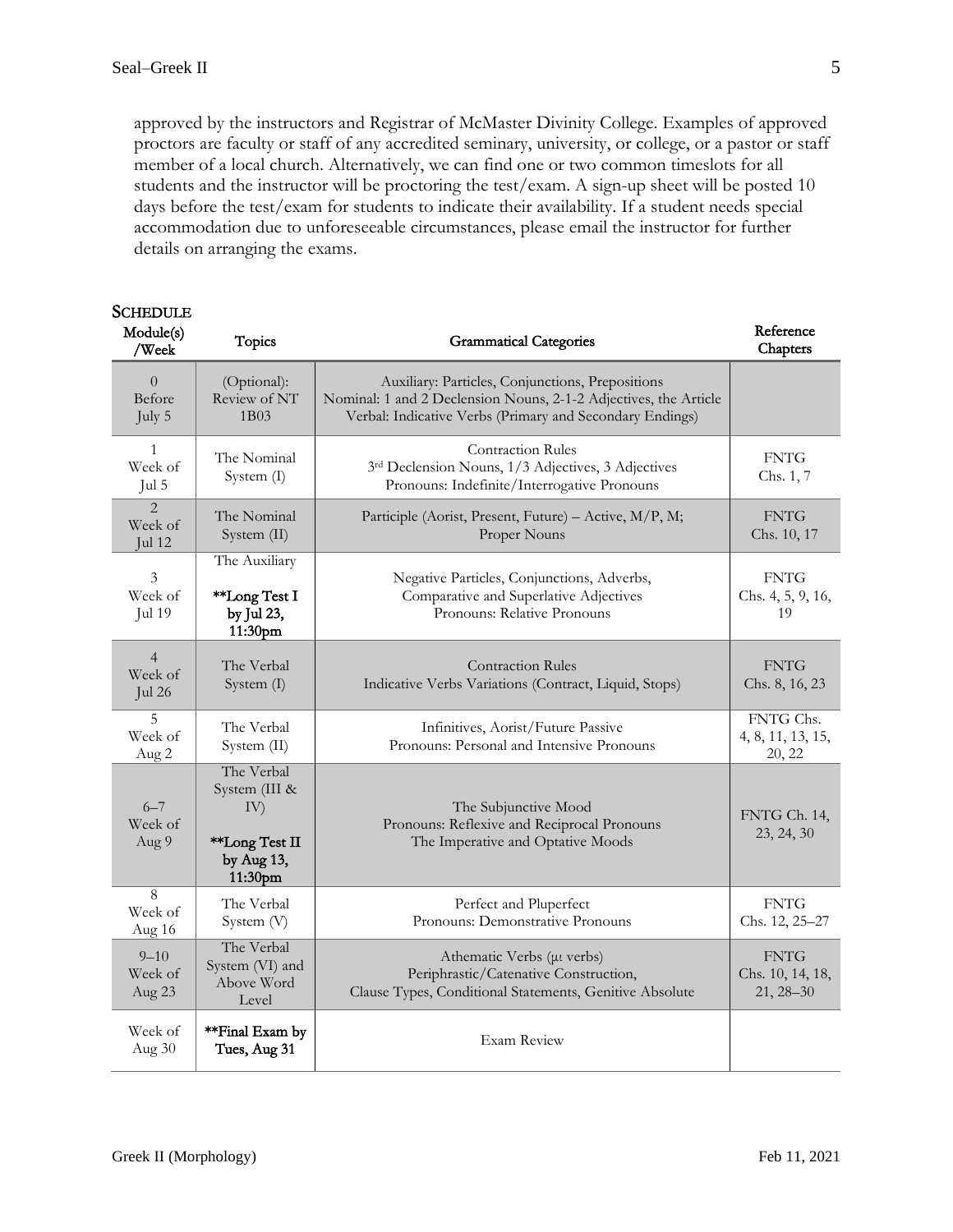## PREPARATIONS

To better prepare for this course, students are expected to review everything (practical language) covered in NT 1B03 (Spring 2021). An extra module (module zero) is added to the A2L course shell to provide a review of the material covered in that class. This module is not required and does not factor into the course grade but will provide an overview review prior to our first week of this course. Students are expected to have already memorized roughly 200 most common Greek words (from last term). Students should also be able to recognize the following endings and paradigms (with the corresponding chapters of FNTG in square brackets):

- Nominal System:
	- o First and second declension endings [2; 5]
	- o The article paradigm [3]
	- o 2-1-2 adjective endings [2]
	- o Verbless clauses and lexical structures [3]
- Verbal System:
	- $\circ$  Primary and secondary endings (Active and M/P)
	- o Formations of the indicative mood: Aorist (first and second) [4, 6, 11], Future [8, 11], Present [8, 13], and Imperfect [6, 13]
	- o The paradigm of  $\varepsilon$ ίμί [7.5, 8.4.2]
- Auxiliary:
	- o Preposition with one case [12]
	- o Preposition with two or three cases [15]
	- o Conjunctions and particles
- Phonology:
	- o Vowel lengthening and compensation [1.3.7.3]
	- o Vowel contraction [1.3.7.4]

## POLICY ON LATE QUIZZES AND ASSIGNMENTS

In an online course, there is some flexibility in when students complete assignments and quizzes, but they must be completed by a deadline during the week assigned. It is essential in a language course not to fall behind in the material. Marks will be deducted for late assignments or quizzes if there is no valid reason, such as major illness or a family crisis. The deduction will be 3% per day. If you have a valid reason to request an extension, email me at  $\frac{\text{seald}(a)}{\text{mm}}$ mcmaster.ca *before* the due date.

Note that the weekly Quiz and Practice Exercises are due Friday night of the week that we cover that module's material. The Vocabulary component is completed on your own schedule by the day/time of the final exam. The final exam is Tuesday, August 31. \*\*The instructor cannot give an extension on any assignment past August 31 without the student formally requesting an Incomplete and receiving approval from the Registrar\*\*

## STATEMENT ON ACADEMIC HONESTY

Academic dishonesty is a serious offence that may take any number of forms, including plagiarism, the submission of work that is not one's own or for which previous credit has been